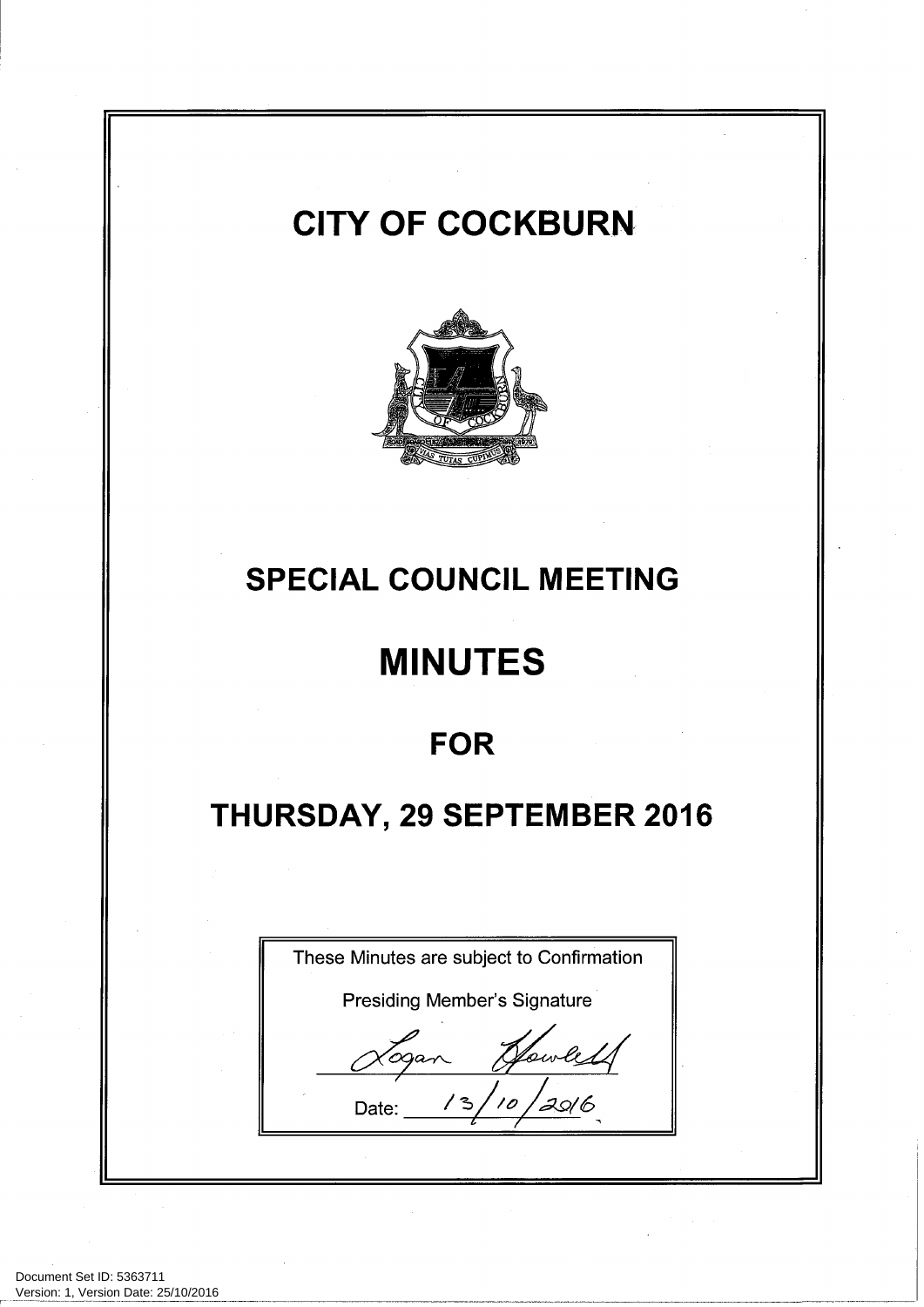# **CITY OF COCKBURN**

## **SUMMARY OF AGENDA TO BE PRESENTED TO THE SPECIAL COUNCIL MEETINGTO BE HELD ON THURSDAY, 29 SEPTEMBER 2016 AT 6:00 PM**

## **Page**

 $=$ 

| $\mathbf{1}$ . |                                                                                                                     |                                                                                                                                                          |  |  |  |
|----------------|---------------------------------------------------------------------------------------------------------------------|----------------------------------------------------------------------------------------------------------------------------------------------------------|--|--|--|
| 2 <sub>1</sub> | APPOINTMENT OF PRESIDING MEMBER (IF REQUIRED)  1                                                                    |                                                                                                                                                          |  |  |  |
| 3.             | DISCLAIMER (TO BE READ ALOUD BY PRESIDING MEMBER) 2                                                                 |                                                                                                                                                          |  |  |  |
| $\mathbf{4}$   | ACKNOWLEDGEMENT OF RECEIPT OF WRITTEN DECLARATIONS OF<br>FINANCIAL INTERESTS AND CONFLICT OF INTEREST (BY PRESIDING |                                                                                                                                                          |  |  |  |
| 5              |                                                                                                                     |                                                                                                                                                          |  |  |  |
| 6.             |                                                                                                                     |                                                                                                                                                          |  |  |  |
| 7.             | DECLARATION BY COUNCILLORS WHO HAVE NOT GIVEN DUE<br>CONSIDERATION TO MATTERS CONTAINED IN THE BUSINESS  2          |                                                                                                                                                          |  |  |  |
| 8.             |                                                                                                                     |                                                                                                                                                          |  |  |  |
| 8.1            |                                                                                                                     |                                                                                                                                                          |  |  |  |
| 9.             |                                                                                                                     |                                                                                                                                                          |  |  |  |
|                | 9.1                                                                                                                 | (MINUTE NO 5899) (SCM20160929) - LOCAL GOVERNMENT<br>ADVISORY BOARD SUBMISSION ON HAMILTON HILL AND<br>NORTH COOGEE PROPOSED BOUNDARY CHANGE(089/004) (S |  |  |  |
| 10.            | RESOLUTION OF COMPLIANCE (SECTION 3.18(3), LOCAL                                                                    |                                                                                                                                                          |  |  |  |
| 10.1.          |                                                                                                                     | (MINUTE NO 5900) (SCM20160929) - RESOLUTION OF COMPLIANCE                                                                                                |  |  |  |
| 11.            |                                                                                                                     |                                                                                                                                                          |  |  |  |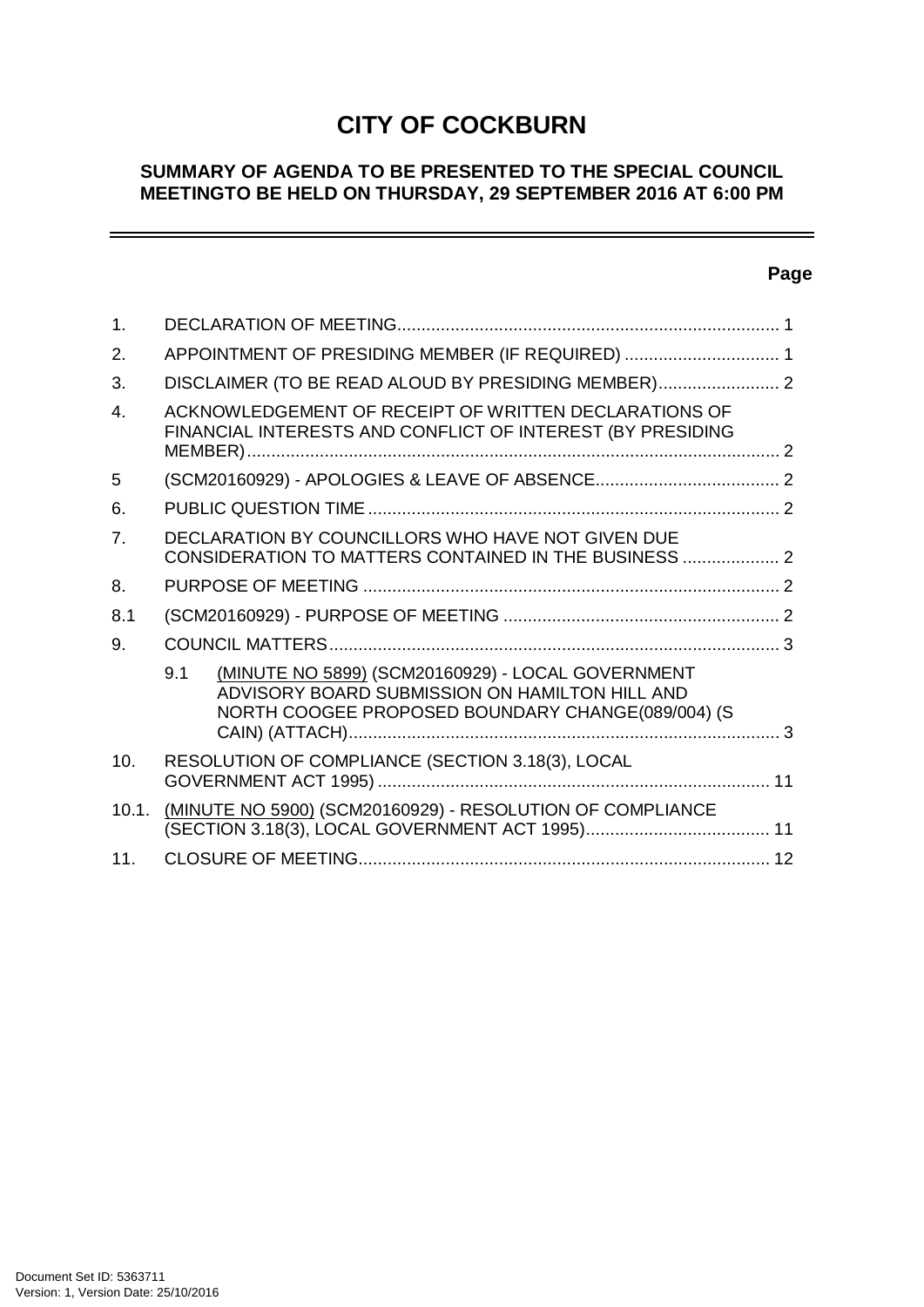# **CITY OF COCKBURN**

# **AGENDA TO BE PRESENTED TO THE SPECIAL COUNCIL MEETING TO BE HELD ON THURSDAY, 29 SEPTEMBER 2016 AT 6:00 PM**

#### **PRESENT:**

#### **ELECTED MEMBERS**

| Mr L Howlett       |                          | Mayor (Presiding Member) |
|--------------------|--------------------------|--------------------------|
| Mrs C Reeve-Fowkes |                          | Deputy Mayor             |
| Mrs L Sweetman     |                          | Councillor               |
| Mr S Portelli      |                          | Councillor               |
| Ms L Smith         |                          | Councillor               |
| Mr S Pratt         |                          | Councillor               |
| Mr P Eva           | $\overline{\phantom{0}}$ | Councillor               |
| Mr B Houwen        |                          | Councillor               |

#### **IN ATTENDANCE**

| A/ Director, Governance & Community Services |
|----------------------------------------------|
| Director, Finance & Corporate Services       |
| A/ Director, Engineering & Works             |
| Director, Planning & Development             |
| <b>Manager Corporate Communications</b>      |
|                                              |
|                                              |

#### **1. DECLARATION OF MEETING**

The Presiding Member declared the meeting open at 6.02pm and welcomed all those in attendance and acknowledged the traditional owners of the land.

#### **2. APPOINTMENT OF PRESIDING MEMBER (If required)**

N/A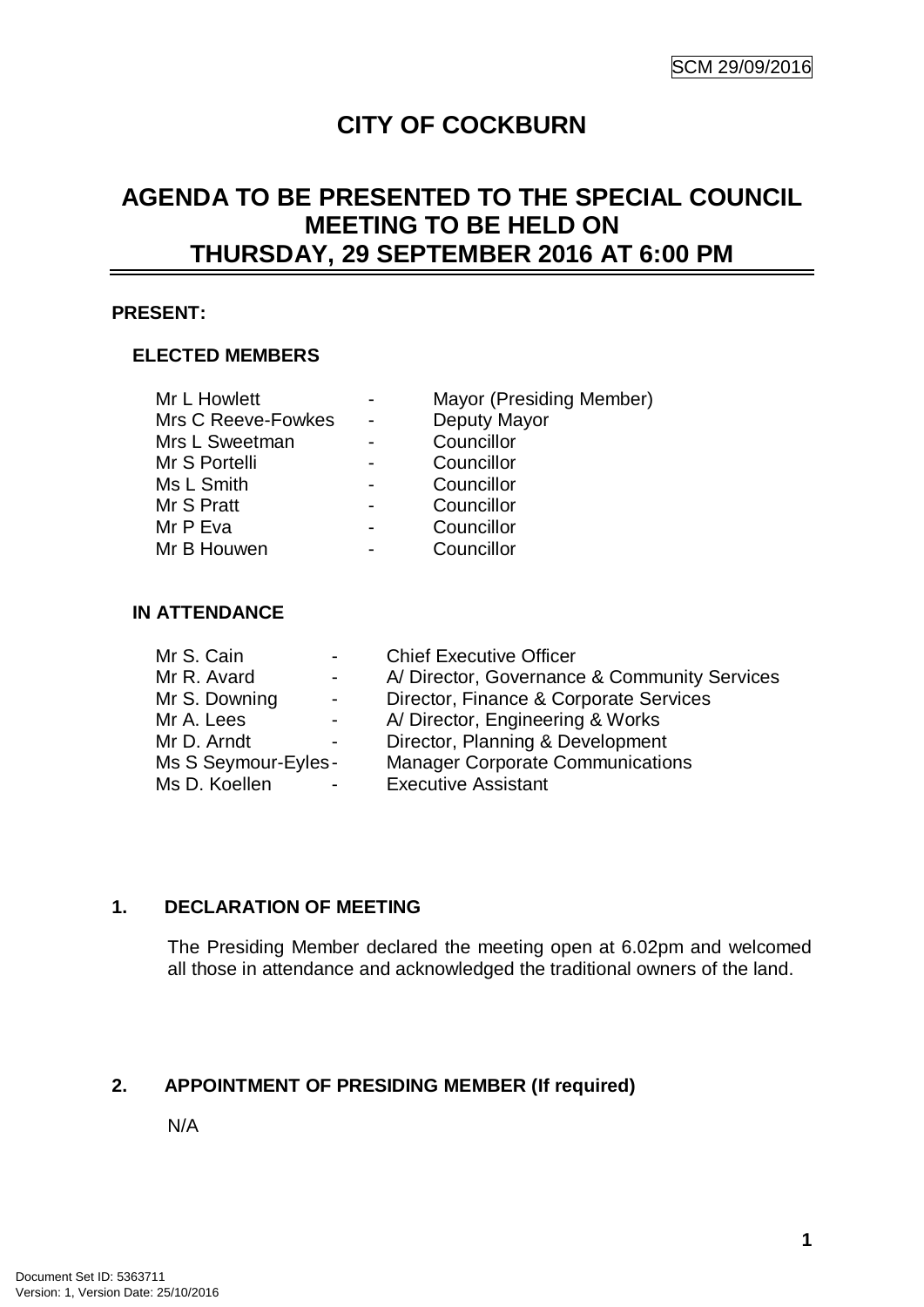#### **3. DISCLAIMER (To be read aloud by Presiding Member)**

Members of the public, who attend Council Meetings, should not act immediately on anything they hear at the Meetings, without first seeking clarification of Council's position. Persons are advised to wait for written advice from the Council prior to taking action on any matter that they may have before Council.

#### **4. ACKNOWLEDGEMENT OF RECEIPT OF WRITTEN DECLARATIONS OF FINANCIAL INTERESTS AND CONFLICT OF INTEREST (by Presiding Member)**

Nil

#### **5 (SCM20160929) - APOLOGIES & LEAVE OF ABSENCE**

| Councillor Dr C. Terblanche | $\blacksquare$           | Apology |
|-----------------------------|--------------------------|---------|
| Councillor K. Allen         | $\overline{\phantom{0}}$ | Apology |

#### **6. PUBLIC QUESTION TIME**

Nil

#### **7. DECLARATION BY COUNCILLORS WHO HAVE NOT GIVEN DUE CONSIDERATION TO MATTERS CONTAINED IN THE BUSINESS**

Nil

#### **8. PURPOSE OF MEETING**

#### **8.1 (SCM20160929) - PURPOSE OF MEETING**

The purpose of the meeting is to consider:

Submission to Local Government Advisory Board (LGAB) on the Proposal to Transfer the Suburb of Hamilton Hill and a Portion of the suburb of North Coogee from the City of Cockburn to the City of Fremantle.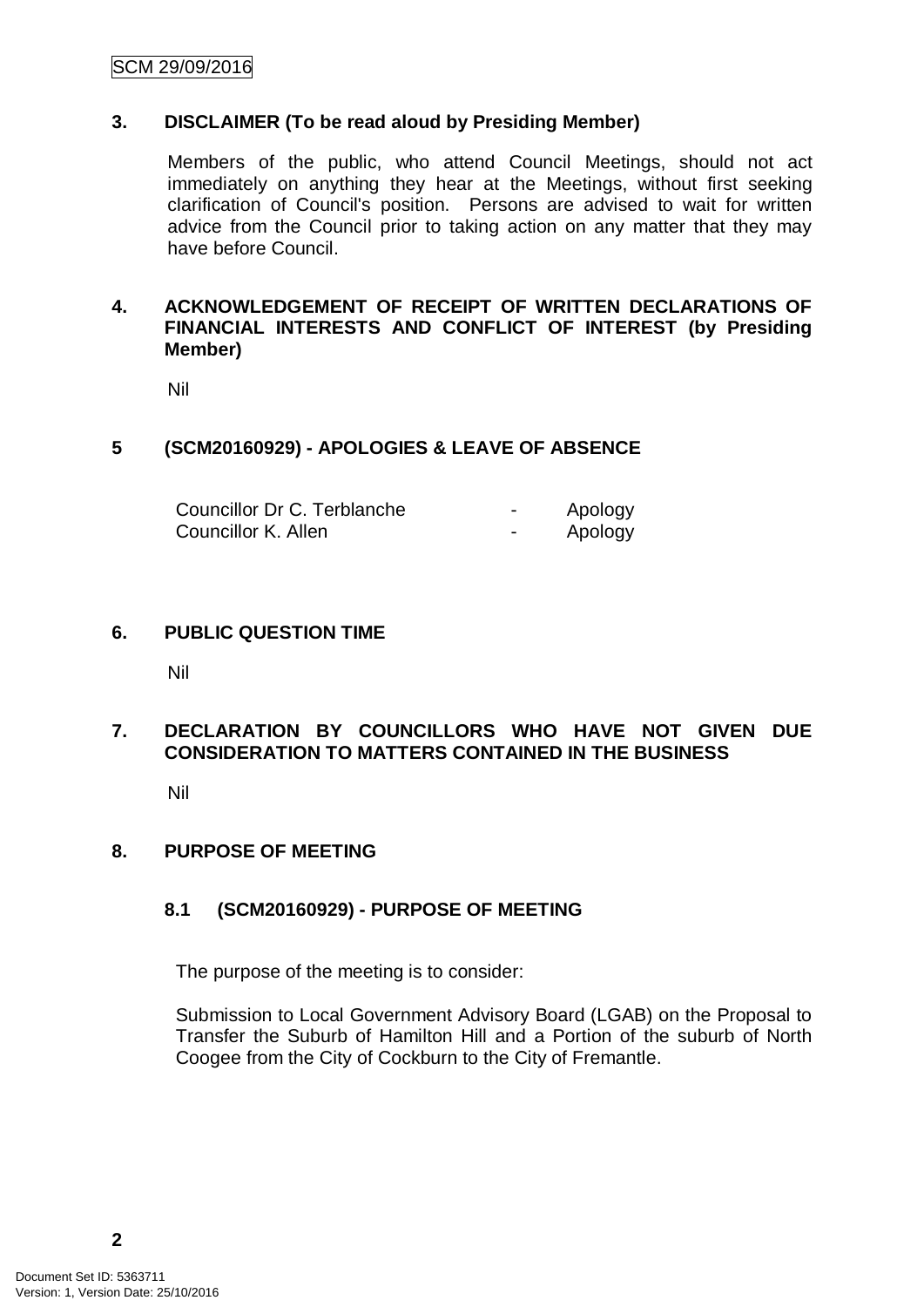#### **9. COUNCIL MATTERS**

#### **9.1 (MINUTE NO 5899) (SCM20160929) - LOCAL GOVERNMENT ADVISORY BOARD SUBMISSION ON HAMILTON HILL AND NORTH COOGEE PROPOSED BOUNDARY CHANGE(089/004) (S CAIN) (ATTACH)**

# **RECOMMENDATION**

That Council:

- (1) adopts the attached submission and forwards it to the Local Government Advisory Board (LGAB);
- (2) makes copies of the submission available in the City's libraries, Seniors and Administration centres; and
- (3) acknowledges the support received from groups that have provided a submission to the LGAB seeking the retention of the suburbs of Hamilton Hill and North Coogee within the district of Cockburn.

## **COUNCIL DECISION**

MOVED Deputy Mayor C Reeve-Fowkes SECONDED Clr P Eva that **Council** 

- $(1)$   $(2)$  as recommended;
- (3) acknowledges and thanks the support received from individuals, community and residents groups, sporting clubs, cultural and service organisations, advisory groups, businesses and our strong volunteer base who have provided a submission to the LGAB seeking the retention of the suburbs of Hamilton Hill and North Coogee within the district of Cockburn;
- (4) acknowledges and thanks the CEO and his staff for the preparation and presentation of a very high quality, easily understood, extremely comprehensive, submission/report;
- (5) has the CEO submit copies of the council resolution and the attached report to the President of WALGA, the CEO of WALGA, the chairs of all WALGA zones, the Minister for Local Government and Communities, the Director General of the Department of Local Governmment and Communities (DLGC) and all upper and lower house members of the WA State Parliament, whose constituencies take in part, or all of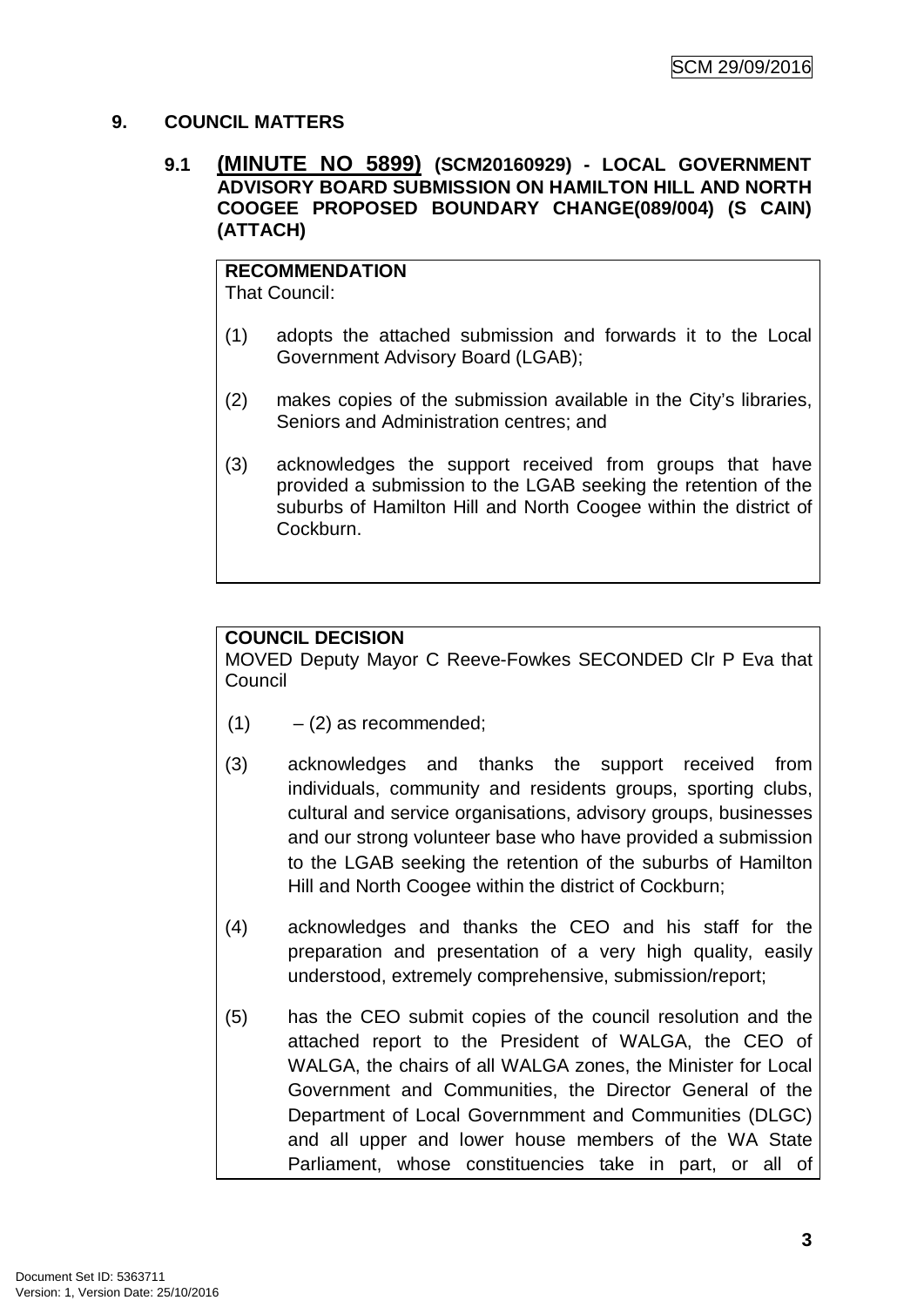#### Cockburn; and

(6) has the CEO endeavour to arrange face to face meetings, with all of the people mentioned in point 5 above, and attended by the Mayor, the Deputy Mayor and West Ward Councillors, to discuss the issue of boundary reform and the huge costs incurred by Local Governments defending, spurious or vexatious attempts of ill thought out boundary reform.

# **CARRIED 7/1**

#### **Reason for Decision**

A very large amount of staff time has had to go into the production of the above Council submission and its attached report, and sadly all of this work has to be paid for by Cockburn ratepayers and this substantial cost impost has become necessary from a petition of about 250 residents/ratepayers, some of whom could not be confirmed as residents/ratepayers.

Reading the report, it appears to have taken at least 5 months to gather a little over 250 signatures, this number of signatures on a petition could normally be gathered in just a couple of hours on a Saturday morning at a local shopping centre, I mention this only because it was obviously a struggle, to gather the prerequisite number of signatures on the petition, and thus proves lackluster support for it, as further proven by our Reachtel polling, yet, it has still been able to impose a huge financial and stressful cost on the City and its residents/employees.

Given all of the above, it is obvious that in a city of over 100,000 residents, 250 names on a petition is an extremely small amount, to launch such an arduous, time consuming and expensive process, so I strongly believe we must lobby WALGA, the DLGC and our Members of Parliament, with a view to having the legislation reviewed and amended so that a petition for boundary reform must contain an amount, at the very least equal to 10% of affected residents.

I am recommending that the Mayor, Deputy Mayor and West Ward Councillors be involved in this lobbying process, for I believe it is something we should approach for the good of our Community and given that many of us have different stresses on our diaries, I am endeavouring to make it easier for the CEO to set up these meetings and if at least 3 of the 5 of us can make any of these meetings, then they should go ahead, before any more of these weak petitions come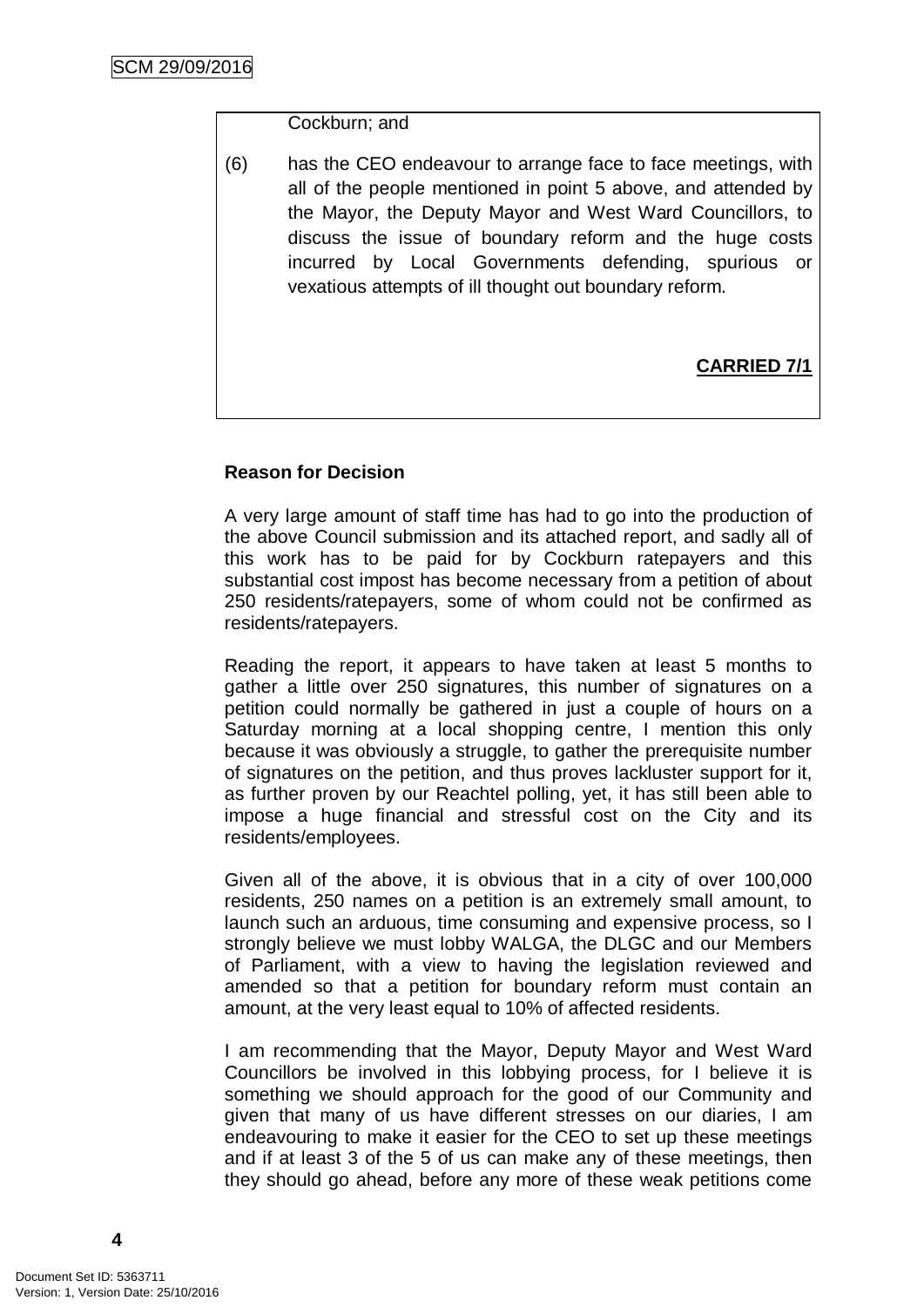in and yet more vexatious costs are imposed on City of Cockburn ratepayers.

#### **Background**

The submission attached to this report deals with a community proposal for a boundary change that was lodged with the Local Government Advisory Board in June 2016. The submission reflects the strong objections the City has received to this proposal and outlines why residents would be disadvantaged if it proceeded.

#### **Submission**

N/A

#### **Report**

Council has been dealing with the issue of Local Government Reform since 2009, however, with the end of the Metropolitan Local Government Inquiry process in February 2015 it had been expected by most that this would have concluded this issue.

At the time that process was coming to an end, residents at the Annual Cockburn Electors meeting, held on Tuesday 3 February 2015, moved the following motion:

"*That in the event the Town of East Fremantle poll votes against the amalgamation, the Hamilton Hill Community Group and the Coogee Beach Progress Association request that the City of Cockburn take the necessary steps for the suburbs of Hamilton Hill and part of North Coogee to remain under the City of Cockburn."*

Council acted on this request and eventually Governors Order's for boundary changes were rescinded; however, the clear view of Hamilton Hill and North Coogee residents at that time was there was no support for a boundary change with the City of Fremantle.

In December 2015 and January 2016, articles appeared in local newspapers advising that a resident (Mr Adin Lang) was seeking support to modify the City's boundaries. Following publication of these articles the matter was raised at the 2016 Annual Electors meeting held on Tuesday 2 February 2016. The Coogee Beach Progress Association requested:

"*That the City of Cockburn takes the necessary action to oppose the petition prepared by Mr Adin Lang and to take action to retain the suburbs of Hamilton Hill, North Coogee and Coogee within the boundaries of the City of Cockburn, should a petition be lodged with the Local Government Advisory Board (LGAB)."*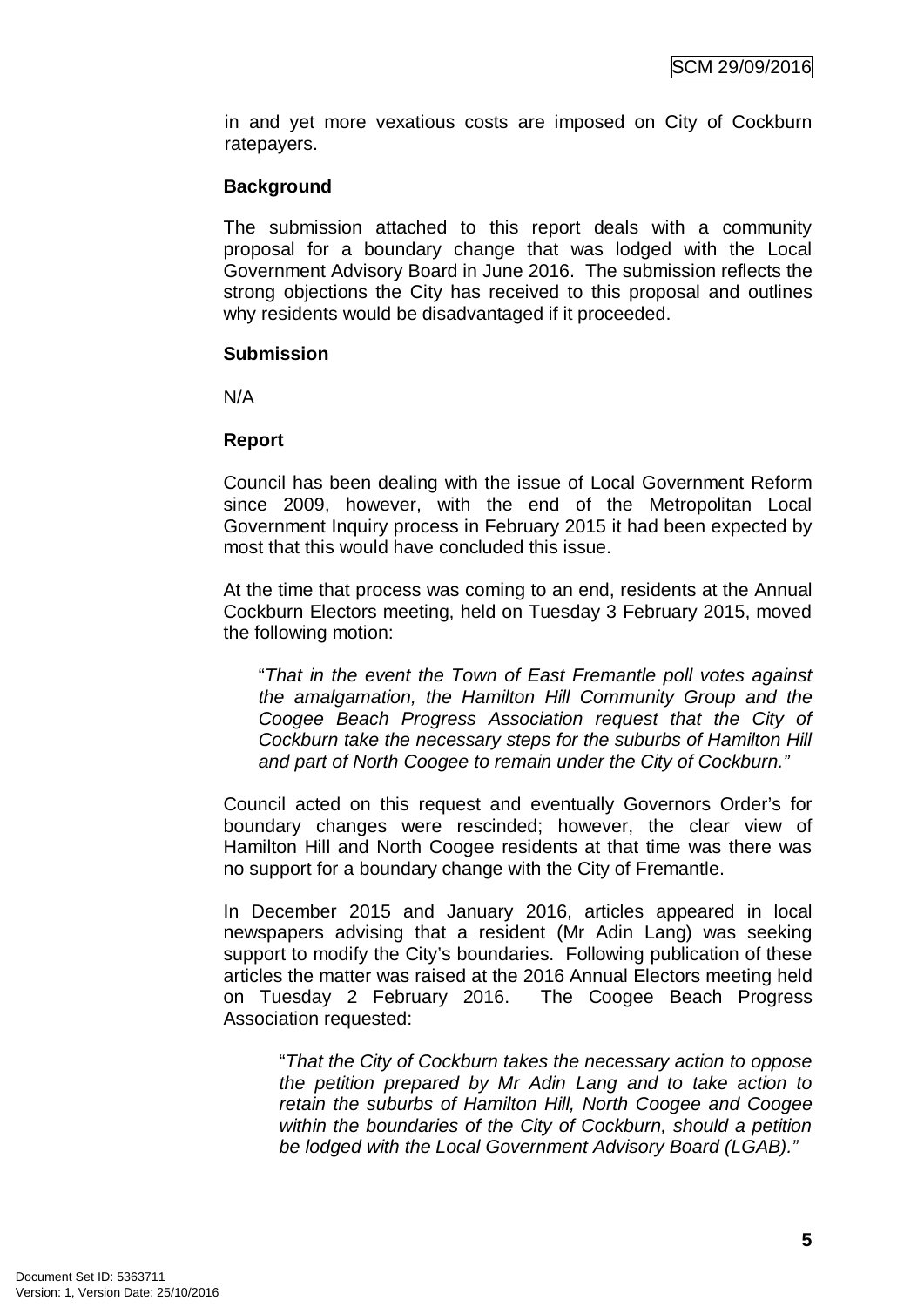Subsequently at its Ordinary Council meeting in March 2016, City of Cockburn Council resolved:

*"That Council upon notification from the Local Government Advisory Board (LGAB) of any community initiated or other proposal to transfer all or any part of the localities of Hamilton Hill, North Coogee or Coogee from the City of Cockburn to the City of Fremantle:* 

*(1) formally resolves to strongly oppose the proposal and prepares a submission which contains information extracted and updated from the Cockburn Community Steering Group's (CCSG) submission made to the LGAB during the 2014 Metropolitan Local Government Reform process as it relates to the areas affected by any proposal; and* 

*(2) ensures an immediate community engagement program is commenced to include all residents, businesses and community based organisations within the areas directly affected by any proposal, seeking widespread community rejection of any proposal."*

With further advice in the media that Mr Lang was continuing to seek support for his proposal; in a late agenda item to the May 2016 Ordinary Council Meeting Council made a further resolution:

"*That Council approves the allocation of up to \$50,000 from Account No OP 9710 towards any direct costs associated with the City of Cockburn response to the community initiated proposal seeking to transfer the suburbs of Hamilton Hill and North Coogee to the City of Fremantle, as reported in the "Cockburn Gazette" on 3 May 2016 and the "Fremantle Herald" on 7 May 2016*."

In early June the City received formal advice from the LGAB that a boundary proposal had been lodged with it in late May 2016, with the LGAB subsequently resolving to conduct a formal Inquiry in accordance with the Local Government Act (the Act). The LGAB advised that the proposal had been signed by just over 250 electors, the minimum number required for the proposal to be valid.

Given the proposal would impact over 11,000 residents, the City undertook a ReachTEL poll on 7 July 2016. The poll of 711 residents, covering the affected areas found 64.2% of residents supported remaining part of the Cockburn District. Indeed, only 17.5% of residents supported a move to Fremantle.

With limited community support for a change, the City's Mayor and Chief Executive Officer (CEO) met with their Fremantle counterparts to discuss the issue. A recommendation to reject the community proposal was subsequently put to the Fremantle City Council by its CEO. While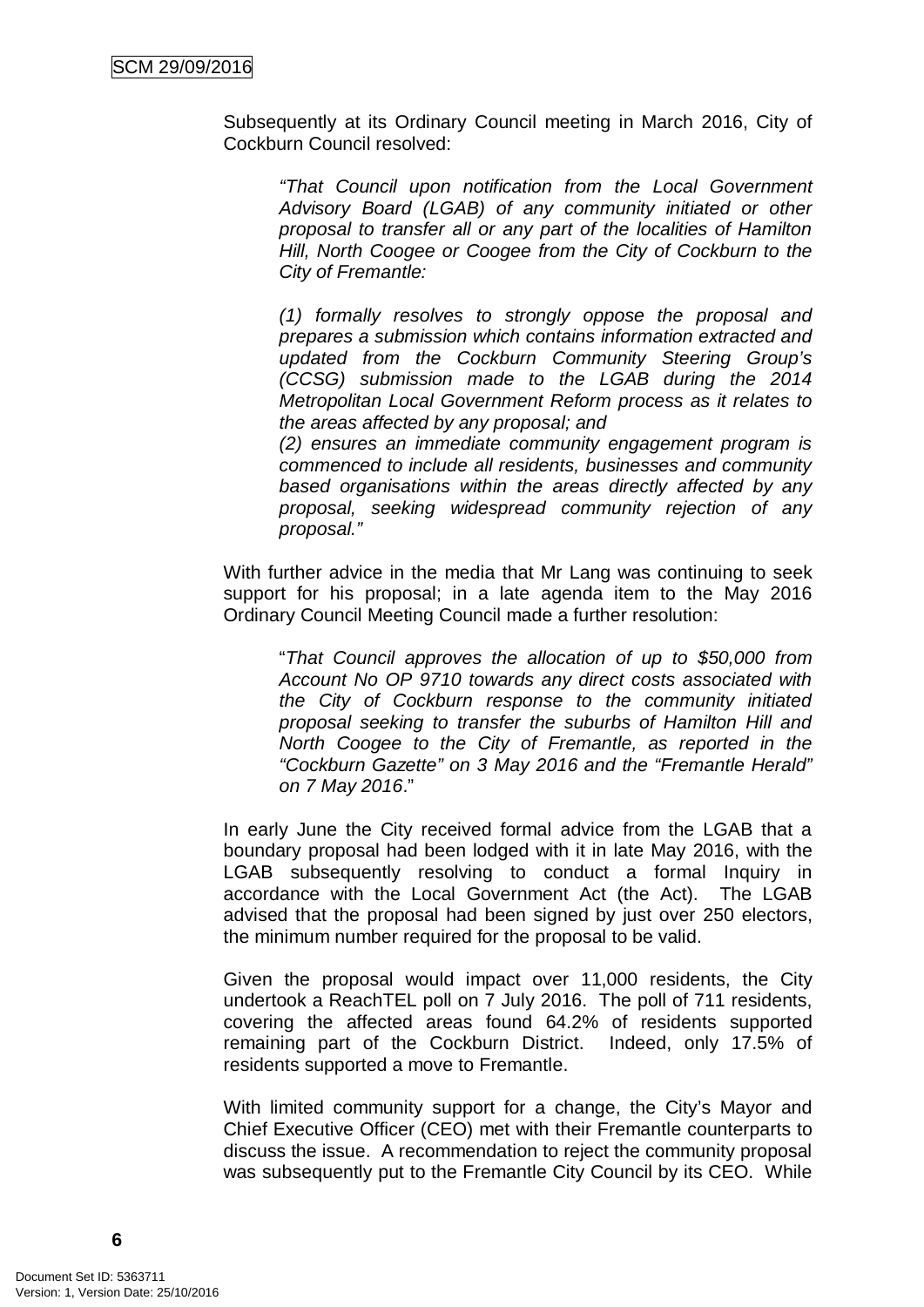noting that there was some support for a boundary change within their Council, they resolved (in part):

"*That it does not see value in proceeding with the Greater Fremantle proposal at this time*."

#### **Submission**.

The City's submission addresses the key elements required under Schedule 2.1 of the Act, being:

- Community on interest;
- Physical and topographic features;
- Demographic trends;
- Economic factors:
- History of the area;
- Transport and communication
- Matters affecting the viability of local governments; and
- Effective delivery of local government services.

While there are observations made under each of these points, the key elements of the submission are:

Community. No community group has come out in support of the proposal. While individuals had signed it, they only represented 0.025% of the affected population. However, independent polling showed strong opposition to the proposal, which mirrored the result of a previous referendum. Community groups that had advised the City they were making a submission; were doing so because of the solid support (financial, facilities and development) that the City had given them over a long period of time. These groups have received a significant amount of funding from the *Cockburn Community Fund* and would no longer be eligible for this.

Landscape. The proposal would split critical infrastructure (eg Port Coogee groundwater interception drain), as well as strategies for management of the ecosystem (water, bushfires, conservation reserves) and for urban planning (Phoenix revitalisation).

Demographic. The profile of the area does not match that of Fremantle. North Coogee does not resemble any part of Fremantle and, through Cockburn's revitalisation planning and investment; Hamilton Hill is continuing to be improved. Of concern, service provision to Aboriginal residents located across the City's northern suburbs would be detrimentally impacted. With no equivalent services provided by the City of Fremantle, this demographic group would be disadvantaged.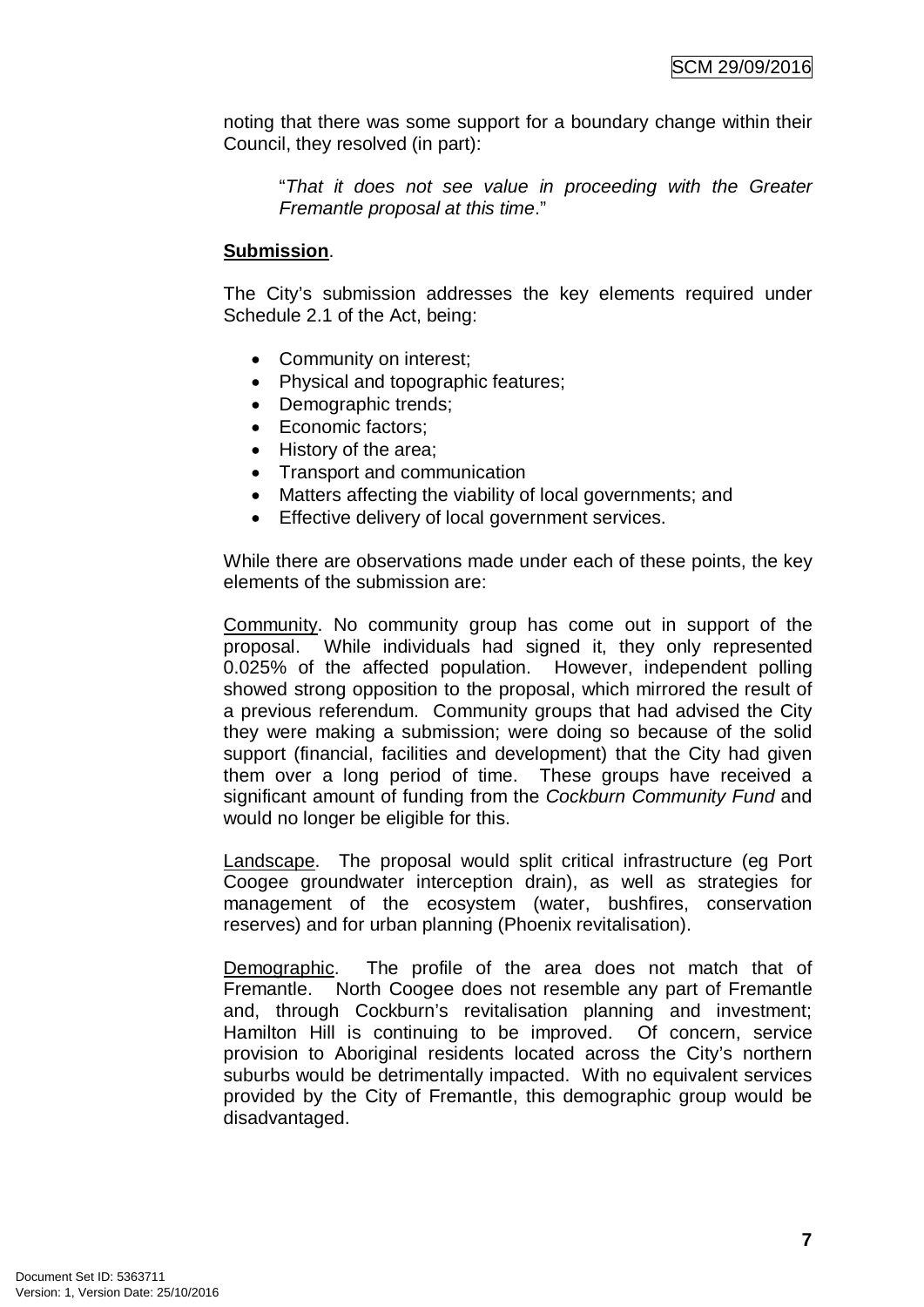Economic. Through 2015-18 the City has committed \$7.5M in projects for Hamilton Hill and North Coogee, with many of these unfavourably impacted if there was a boundary change. The City's Developer Contribution framework would suffer multi-million dollar shortfalls, leaving the cities of Fremantle and Cockburn to pick this up. Differences in waste services (3 bin service in Cockburn) and security patrols (not offered in Fremantle) would see residents get a lower level of service.

History. Following the split of Cockburn from the original district of Fremantle, the City has developed its own identity. Groups with long association to the City, such as the RSL (93 years), Coogee Beach Residents Association (63 years) and Cockburn Cultural Council (43 years) have advised the City they did not support the boundary change.

Transport. Dealing with transport related issues is the number one priority of our residents. The City's \$118M road network improvement plan includes projects in Hamilton Hill and North Coogee. It is uncertain if the City of Fremantle could deliver this infrastructure. This places road and other investment by the City of Cockburn plans for community infrastructure in the area, at risk.

Viability. As the net income derived from Hamilton Hill and North Coogee is less than the expenditure required to service this area, the City of Fremantle would either have to increase rates or reduce service levels. Fremantle would also inherit more than \$4M in outstanding debt obligations. (More commentary on this issue is contained in the Budget/Financial Implications section of this report).

Service Delivery. A key argument of the community proposal had been that local residents made substantial use of services in Fremantle. The submission shows this not to be the case; however, it also shows services Fremantle resident's use that is provided by Cockburn. Of significance is the impact the proposal would have on the City's Aged Care service. This service, located in Hamilton Hill, could not be transferred to the City of Fremantle; leaving Cockburn the only shortterm option of continuing to run this in another local government's district. The community proposal also took no account of the need for civic infrastructure, which would impact the capacity of Fremantle to continue delivering services to residents.

#### **Conclusion**.

There is also some cynicism surrounding the objectives behind the community proposal. When confronted with opinion polling showing little support for the proposal, its instigator approached the City's Mayor offering to amend the submission as long as Cockburn agreed to his property being included in a boundary transfer. This demonstrated a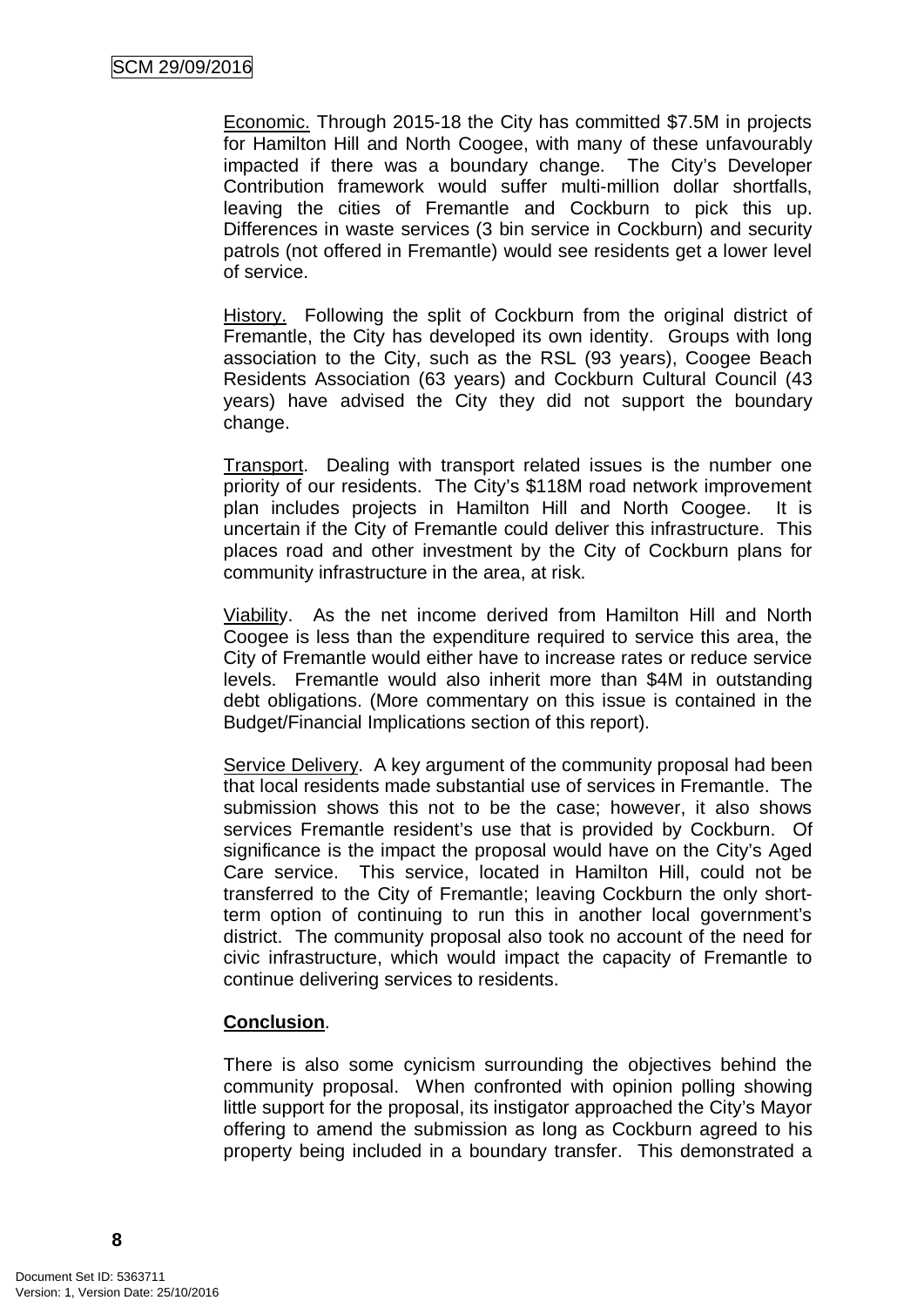fundamental lack of understanding about the process and purpose of making a proposal to the LGAB

The City has taken a strong stand to object to the boundary change. This is based on the proposal failing to outline the detrimental impact it would have on residents, community, sporting and other representative groups.

To remove the ongoing uncertainty for residents, the City has asked that the LGAB consider this matter with some urgency.

#### **Strategic Plan/Policy Implications**

#### **Leading and Listening**

- Listen to and engage with our residents, business community and ratepayers with greater use of social media
- Ensure sound long term financial management and deliver value for money
- Provide for community and civic infrastructure in a planned and sustainable manner, including administration, operations and waste management
- Deliver sustainable governance through transparent and robust policy and processes

#### **Budget/Financial Implications**

The submission identifies that there would be a considerable financial impact on residents and ratepayers associated with any boundary change, which will run into millions of dollars.

While revenue of around \$10.6M, of which \$8.9m is from rates, would transfer to Fremantle; so too would expenditure of \$10.8M required to service the affected areas. The net shortfall would have to be made up from rate increases or service level reductions.

The City invests substantial sums in capital expenditure on these areas, which for FY16/17 totals several million dollars. For 2017/18, the City is committed to spending \$5m on the Wally Hagan Stadium and \$800,000 on the North Coogee foreshore, which are unlikely to occur if the suburbs are transferred to Fremantle. Both of these projects rely on Developer Contribution financing, but this would have a substantial shortfall in collections if DCA13 were to be split.

In addition, the City of Fremantle will inherit a \$4m debt from Cockburn for its share of existing commenced capital works and the SMRC. There is no municipal reserve funding to offset this, placing a bigger burden on the ratepayers of Fremantle. However, this pales into insignificance for the DCA 13 development contributions schemes. For Fremantle the shortfall is estimated at \$26.4M. However, Cockburn ratepayers would also suffer, with its projects inheriting a shortfall of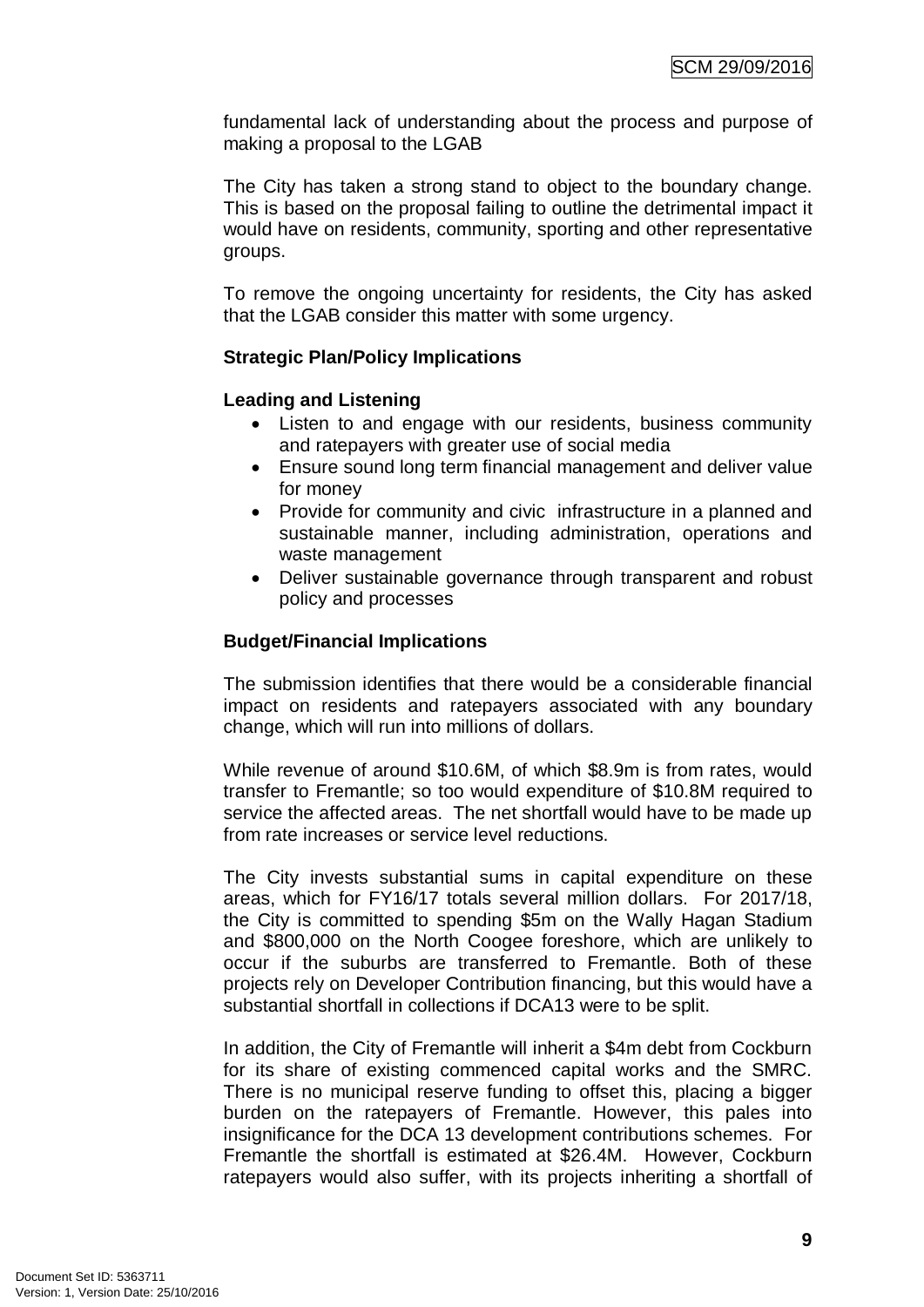\$21.6M. By retaining the current boundaries none of these liabilities will be created.

Under rate harmonisation principles, Cockburn's average residential rates is \$1.481 (for Hamilton Hill and North Coogee which includes waste collection and community surveillance), whereas Fremantle's is \$1,710 (which includes waste but not community surveillance).

North Coogee properties currently pay an average rate of \$1,965, but would be charged \$2,044 under Fremantle's current rating structure, an increase of \$78 or 4%. Ratepayers in Hamilton Hill would have a small saving, of around \$22 pa; however, ratepayers in both suburbs would have a reduction in service levels through the loss of: weekly recycling collections, tip passes, fortnightly green waste collections, a reduction in verge junk collections (2 in Cockburn 1 in Fremantle) and loss of the community security service (CoSafe) patrols.

The asset management burden on the City of Fremantle; already faced with some of the oldest community and road infrastructure in metropolitan Perth, will be increased as they inherit older infrastructure in Hamilton Hill. Fremantle would receive \$89m of assets with accumulated depreciation of \$26m, but with no offsetting cash reserves to maintain these ageing assets.

Finally, ratepayers in both local governments would have to fund the cost of the transition arrangements. Transition planning for the State Governments Metro Reform agenda cost ratepayers \$1M on external consultants and suppliers, and over \$2M in staff time. None of this cost could be recouped from the State Government. Similarly all costs associated with changes under the Greater Fremantle proposal would be borne by ratepayers.

A comprehensive financial analysis was required to be prepared for the LGAB review, but as this contained many complex spreadsheets it has not been reproduced in this submission.

#### **Legal Implications**

The provisions of Schedule 2.1 of the Local Government Act (the Act) apply.

#### **Community Consultation**

The City has undertaken considerable consultation on this matter; meetings with groups that would be affected by the proposal, letters being sent to all residents in the impacted area, presentations to staff and a variety of other media releases being issued. The City has also promoted the public consultation meeting, scheduled for 5 October.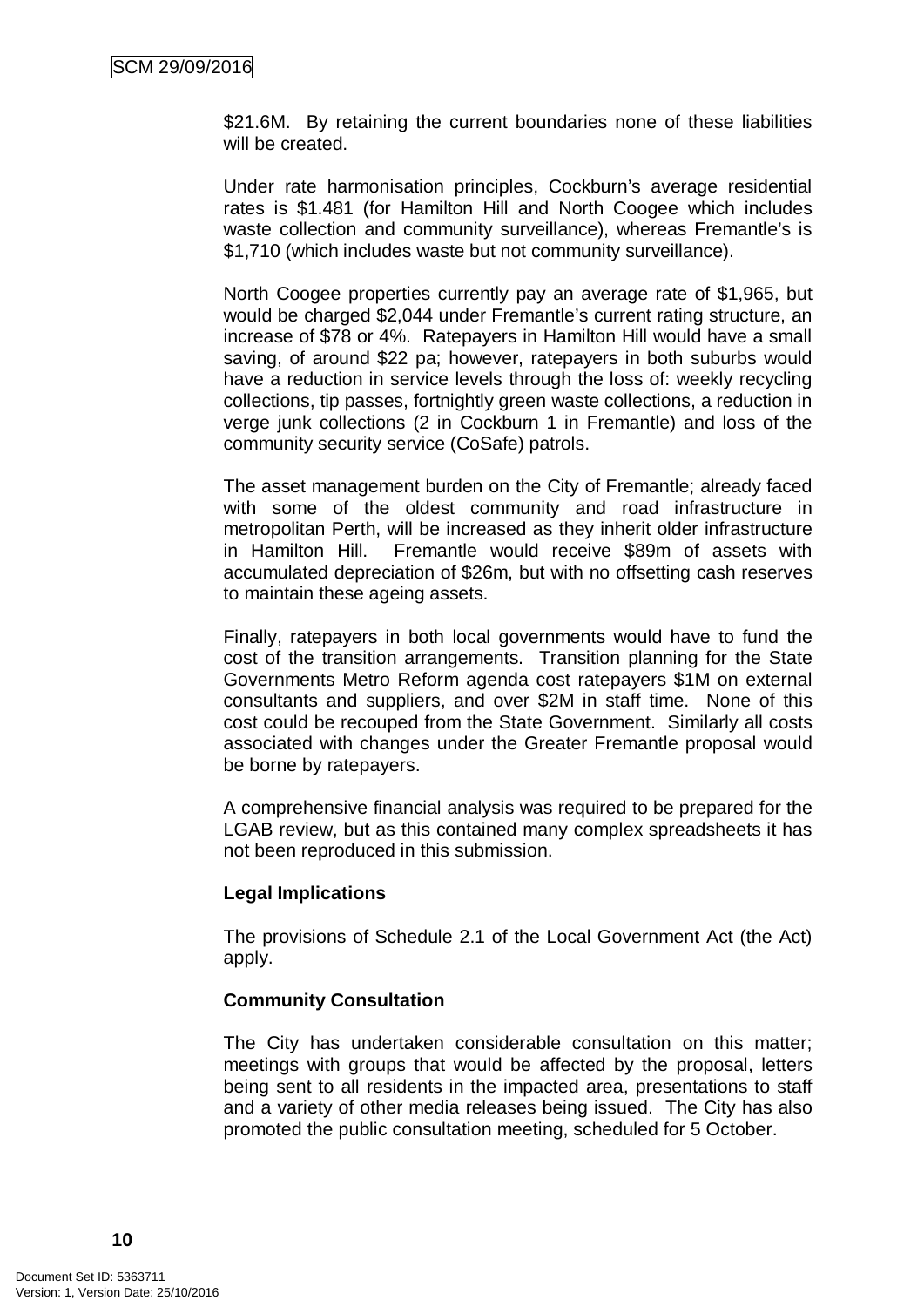#### **Risk Management Implications**

If Council does not endorse the submission the City will not be able to state its formal position on the issue to the LGAB. The material also forms part of the presentation that the City intends to make to the LGAB on 5 October. The submission outlines the detriment it would have on residents and ratepayers in Cockburn and Fremantle.

#### **Attachment(s)**

Submission to the LGAB

#### **Advice to Proponent(s)/Submissioners**

The City has publicly advertised the Special Council Meeting being held on 29 September 2016.

#### **Implications of Section 3.18(3) Local Government Act, 1995**

Nil.

#### **10. RESOLUTION OF COMPLIANCE (Section 3.18(3), Local Government Act 1995)**

#### **10.1. (MINUTE NO 5900) (SCM20160929) - RESOLUTION OF COMPLIANCE (SECTION 3.18(3), LOCAL GOVERNMENT ACT 1995)**

#### **RECOMMENDATION**

That Council is satisfied that resolutions carried at this Meeting and applicable to items concerning Council provided services and facilities, are:-

- (1) integrated and co-ordinated, so far as practicable, with any provided by the Commonwealth, the State or any public body;
- (2) not duplicated, to an extent Council considers inappropriate, services or facilities as provided by the Commonwealth, the State or any other body or person, whether public or private; and
- (3) managed efficiently and effectively.

## **COUNCIL DECISION**

MOVED Deputy Mayor C Reeve-Fowkes SECONDED Clr P Eva that the recommendation be adopted.

# **CARRIED 8/0**